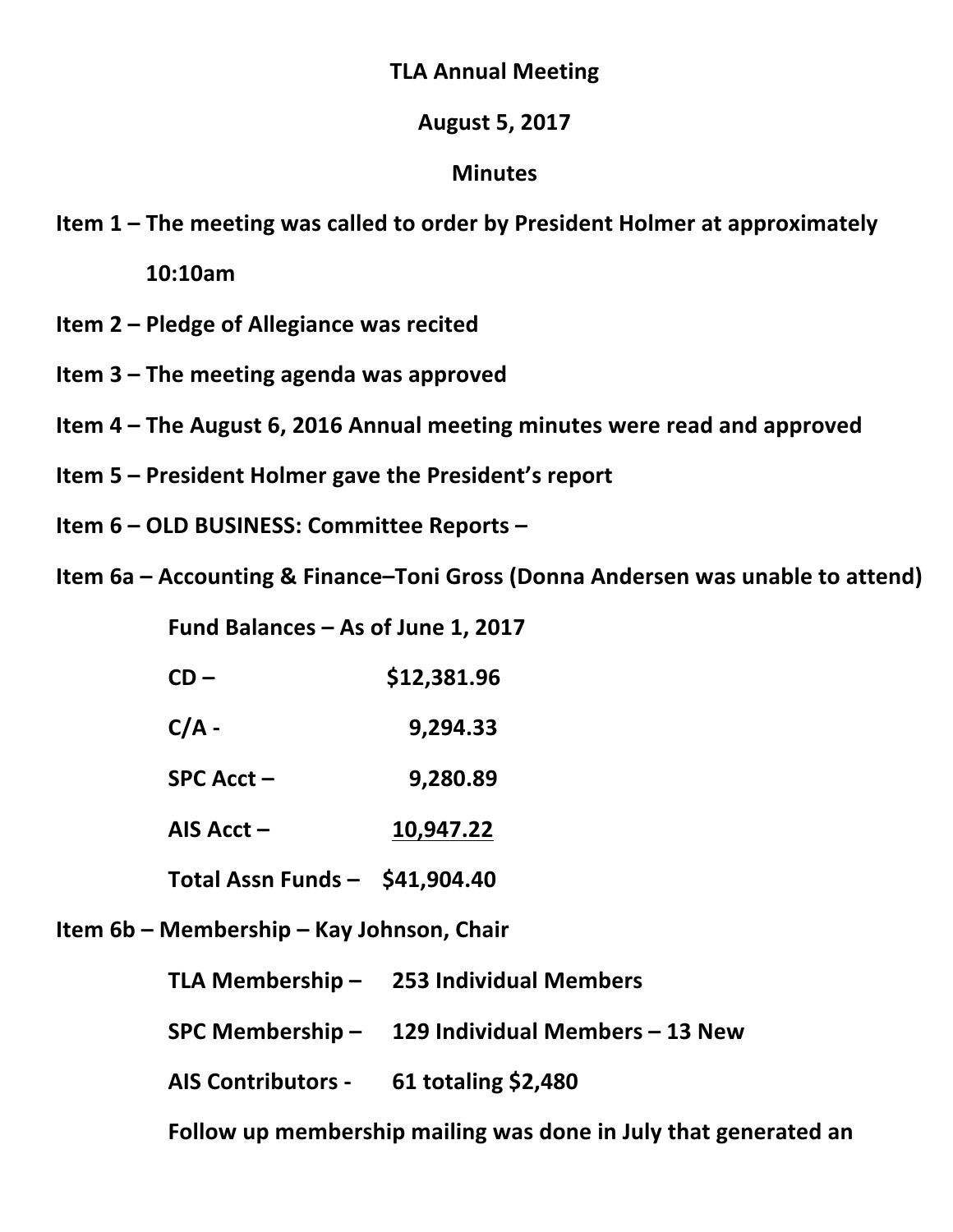**additional\$\$240.**

**Item 6c – Preservation/AIS/Communications/Education – John Bogard, Chair** 

**A\$mailing\$to\$all\$Thunder\$Lake\$Property\$Owners is\$planned\$for\$fall/winter that will contain the recently revised Cass County 'Shoreland Homeowner's Guide\$To\$Lake\$Stewarship' and\$information\$regarding\$the Importance of everyone being involved in protecting Thunder Lake. Mailing costs will be paid with AIS funds** 

**Facebook Page is up and running** 

**TLA Email Program will continue** 

**Many questions were discussed regarding the lack of boat inspections at** the public landing by the Cass Cty inspectors this season – John B will follow up with Cass Cty officials to discuss plans for 2018 – Suggestions **made regarding volunteer inspections and possible payment to volunteer inspectors – John B will follow up.** 

- **Item 6d Sportsmen's Club Terry Gross, Chair Craig H reported for Terry. Plans for 2017** –continue to upgrade the range facilities – pistol range is **the\$next\$enhancement\$project\$to\$finish**
- **Item 6e Water Quality Committee Bob Muir, Chair Bob presented an excellent** powerpoint presentation about the importance of continuing water sampling and testing. Thanks, Bob.
- **Item 6f** Social Committee Toni Gross, Chair- Toni reviewed the 4<sup>th</sup> of July picnic  $\frac{1}{10}$  **and Boat Parade. Very successful again this year– served an estimated**